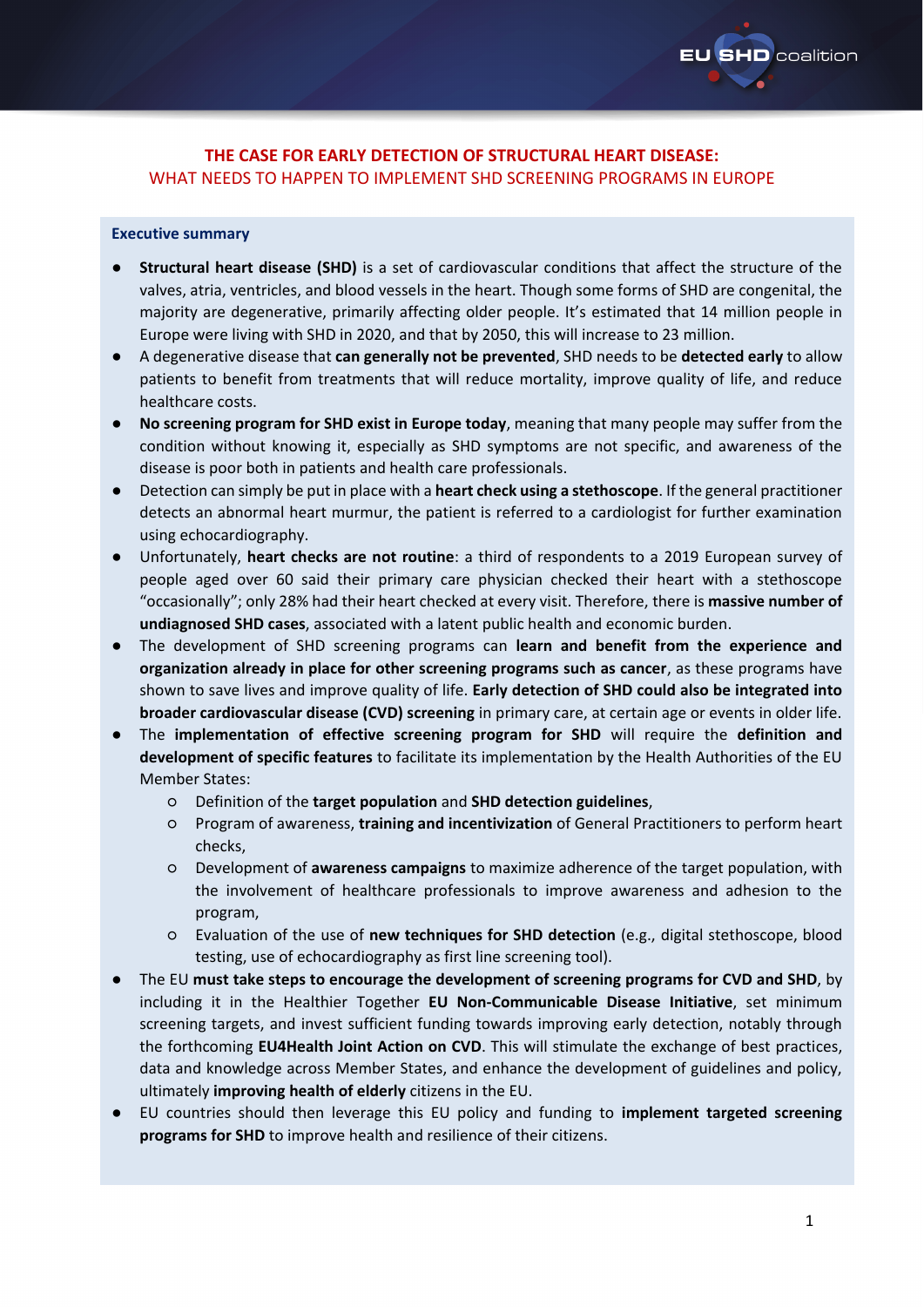<span id="page-1-0"></span>

# **1. Structural heart disease: Only preventable through early detection. Still, there are many contributing factors that hinder early detection of SHD in primary care**

Structural heart disease (SHD) is a set of cardiovascular conditions that affect the structure of the valves, atria, ventricles, and blood vessels in the heart. The majority of SHD is degenerative, affecting older people. Prevalence of the condition increases with age: 5% of 65–69-year-olds are estimated to have some form of SHD, and up to 30% of those aged over 85.<sup>1</sup>

Unlike some other cardiovascular diseases, SHD can generally not be prevented by a healthy lifestyle. People with SHD are often unaware they have it, dismissing symptoms (such as fatigue, chest pain, shortness of breath, difficulty exercising) as due to aging. There also is a low awareness among health care professionals. SHD can shorten someone's life as well as leaving them with debilitating symptoms which impact on their quality of life and autonomy. In some cases, people are left bedbound.

Such situations could be avoided with early detection: SHD can be detected through simple heart checks by a General Practitioner (GP) using a stethoscope. When a heart murmur is identified during the consultation, the patient is referred to a cardiologist for confirmation of the diagnosis using echocardiography.

If found early enough, the condition can often be treated, improving outcomes - including mortalityand decreasing costs. Treatment of SHD can improve people's life expectancy and quality of life as well as removing the need for care. Treating SHD returns survival rates back to normal and prevents symptoms from worsening, removing need for care. On the other hand, if left untreated, one in two people with a severe form of SHD (severe symptomatic aortic stenosis) will die within two years, with a further three in ten dying within five years.<sup>2</sup>

Successful treatment of SHD requires early detection of the condition. Yet people do not have their heart checked at routine consultations: recent data shows that in Europe 1 out of 3 people above 60 had their heart checked only occasionally when they visit the GP. Only 28% had their heart checked at every visit.<sup>3</sup> The consequence is a major burden of undiagnosed SHD.<sup>[1](#page-1-0)</sup>

There are many **contributing factors that hinder early detection of SHD in primary care**:

- Most people are **unaware of the symptoms** of SHD and may dismiss them as the usual signs of aging.
- There are **no guidelines** instructing primary healthcare professionals to check the heart for SHD in the elderly population, as well as **no financial incentives**.

 $<sup>1</sup>$  d'Arcy 2016</sup>

<sup>2</sup> Daniel H. Steinberg, Stephan Staubach, Jennifer Franke, Horst Sievert, Defining structural heart disease in the adult patient: current scope, inherent challenges and future directions, European Heart Journal Supplements, Volume 12, Issue suppl\_E, 1 September 2010, Pages E2–E9, <https://doi.org/10.1093/eurheartj/suq012>

<sup>&</sup>lt;sup>3</sup> European Health Survey 2019. Gaede 2020. Survey included a total of 12 832 people aged 60+ in 11 European Countries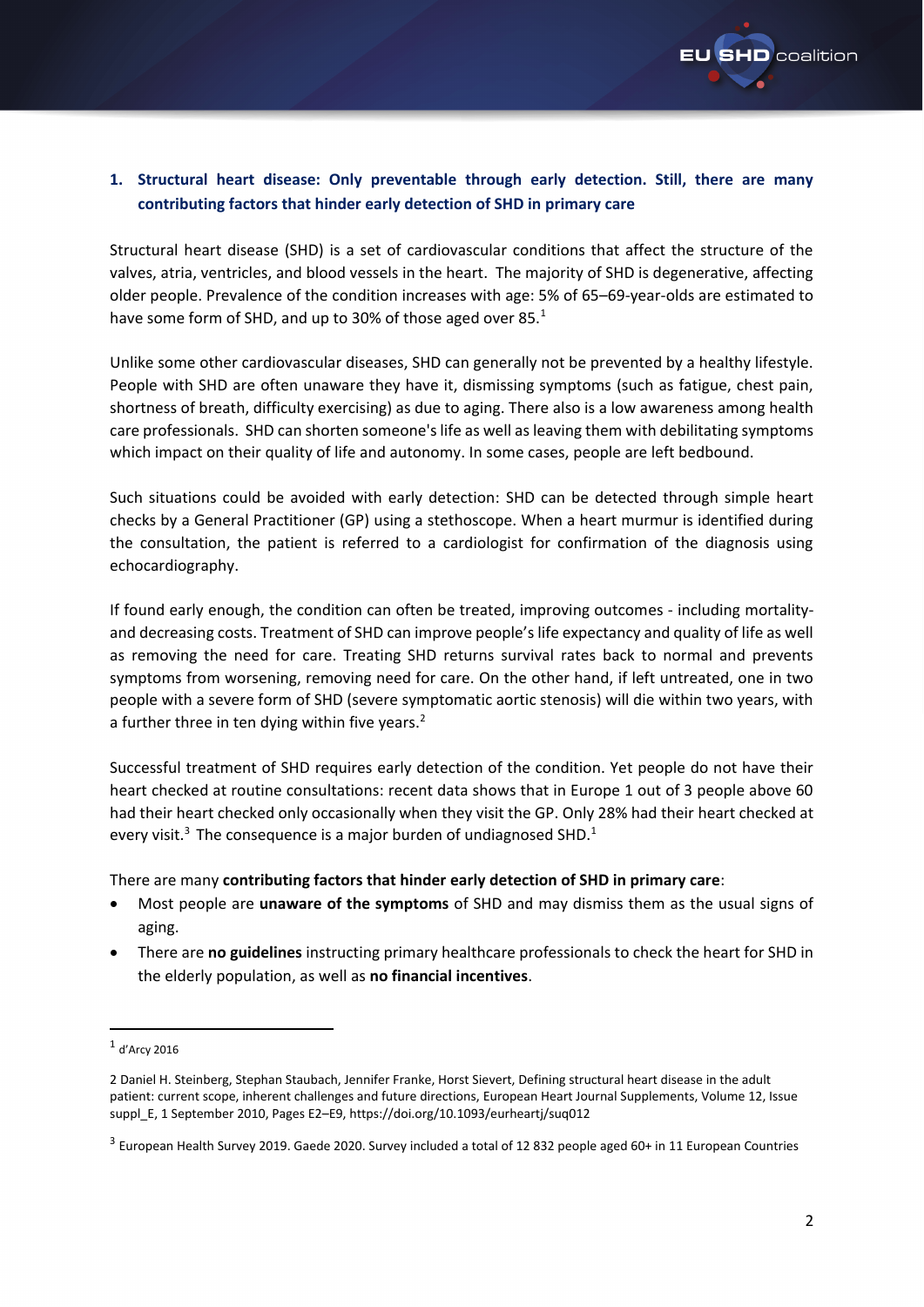

- Awareness of the condition among healthcare professionals is low, and General Practitioners **lack time to perform a heart check during the consultation**. In addition, **access to the cardiologist** can be difficult in some Member States due to capacity issues.
- There are **no specific screening programmes for SHD,** and **even broader age-related CVD screening initiatives are lacking**.

The older population in Europe is about to experience rapid growth in upcoming years, with people aged 65 or over comprising a third of the entire population (150 million) by 2050.<sup>4</sup> By 2050, SHD in the EU is expected to affect up to 23 million individuals among the 65 and older population.

It is time to improve early detection of SHD through screening programmes across Europe.

## **2. SHD screening: learning from cancer screening programmes in Europe**

Screening programmes for early detection of disease are an established part of health systems across the EU, helping to identify diseases before people notice symptoms and when treatment is likely to lead to better outcomes. Although various screening programmes exist across the EU for cancers such as breast, colorectal and cervical cancer, there are no organised screening programmes for cardiovascular diseases (CVD) in the EU, despite CVD being the biggest killer.<sup>5</sup>

Whatever the disease, screening programmes tend to follow a 4-step process: **Identification** of the target population, **Invitation** of patients, **Check** of the disease, **Referral** if needed.

| <b>Step</b> | Key elements of cancer screening programmes (breast, colorectal, cervical)                             |  |
|-------------|--------------------------------------------------------------------------------------------------------|--|
| 1. Identify | Agreement on target population                                                                         |  |
|             | Administrative databases used to identify and invite participants                                      |  |
|             | Awareness campaigns run to encourage people to attend screening<br>٠                                   |  |
| 2. Invite   | Invitations sent on a regular basis by agreed authority (national or regional health body<br>$\bullet$ |  |
|             | or insurer) to the target population                                                                   |  |
|             | Reminders sent if invitation not taken up<br>$\bullet$                                                 |  |
| 3. Check    | Tests take place in certified centres                                                                  |  |
|             | Communication of outcome to the patient or to healthcare practitioner<br>$\bullet$                     |  |
| 4. Refer    | Referral systems in place where people have a positive result<br>٠                                     |  |
|             | Appointments arranged swiftly                                                                          |  |
|             | Patients follow up on referral                                                                         |  |

Every step requires consensus by the relevant medical societies. A wide range of public stakeholders contribute to screening programmes: the national institutes of Health for the development of

<sup>4</sup> Eurostat (2017) People in the EU – population projections, [http://ec.europa.eu/eurostat/statistics](http://ec.europa.eu/eurostat/statistics-explained/index.php?title=People_in_the_EU_-_population_projections)[explained/index.php?title=People\\_in\\_the\\_EU\\_-\\_population\\_projections](http://ec.europa.eu/eurostat/statistics-explained/index.php?title=People_in_the_EU_-_population_projections)

<sup>5</sup> Screening programmes can be either systematic, including all individuals within a defined population, or opportunistic, including only higher risk individuals. In EU countries, systematic programmes benefit from processes put in place by health services to define, identify and invite the individuals to be screened, run the health checks and refer patients for further examination or treatment if needed.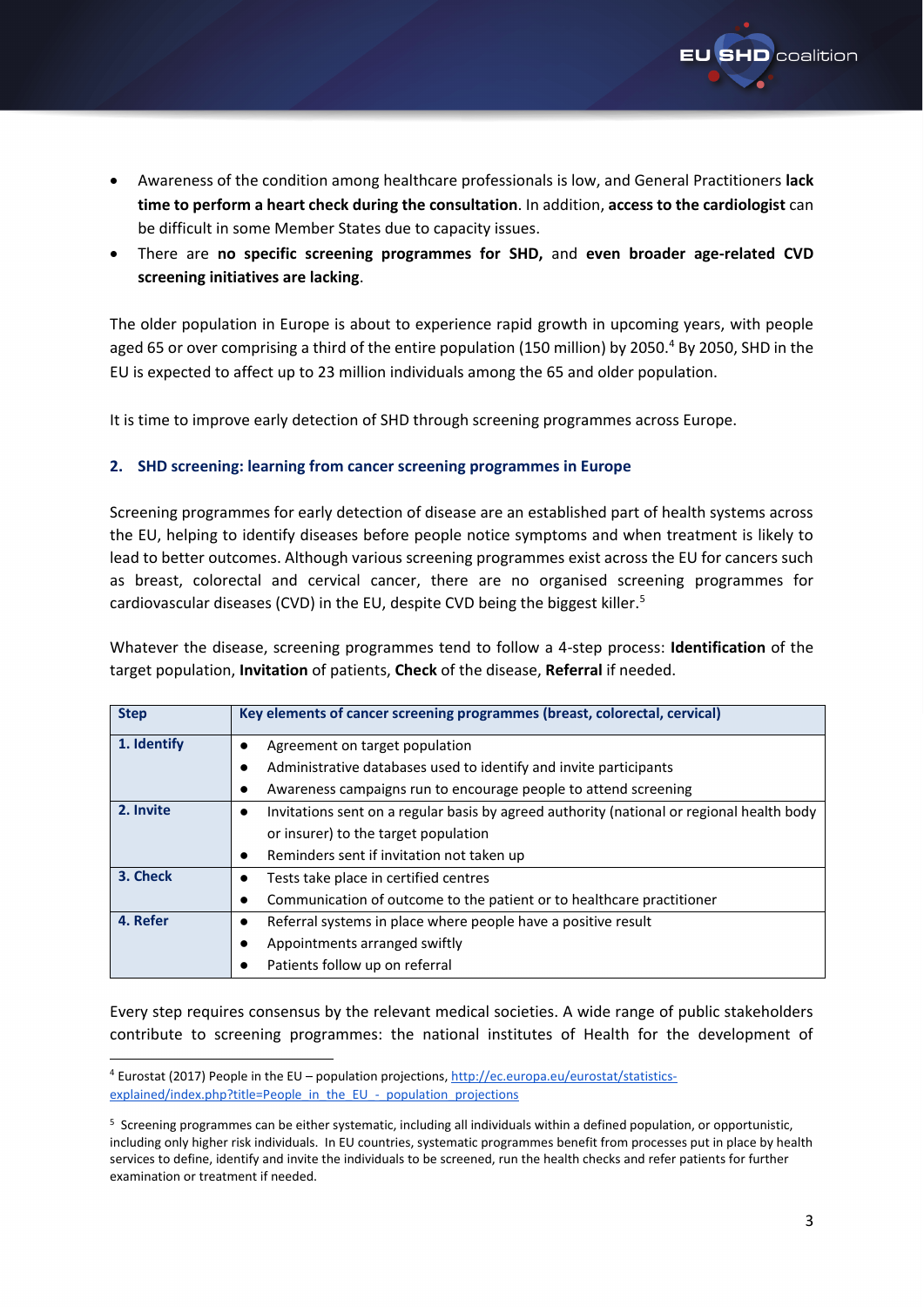

screening protocols and the programme evaluation, the regional or local health authorities for the programme coordination, the health insurances for the programme funding.

**Screening programmes for other diseases have been shown to save lives, improve awareness of symptoms and disease, and improve the quality of life of people with these conditions**. For example, cancer detection programmes have delivered in some countries a reduction in mortality of 25-30% for breast cancer, 50-70% for cervical cancer and 21% for prostate cancer.<sup>678</sup>

### **3. What need the happen to design and implement SHD screening programmes in Europe**

Learning from existing cancer screening programmes, the EU SHD coalition has identified the **4 key steps and features of SHD screening programmes**, as well as the **components (success factors) that have the potential to improve the effectiveness of such programme** (see table below).

**SHD screening could leverage the structures put in place for cancer screening**, in particular the patient databases and the coordination structures in place.

SHD screening could also rely on the **existing network of healthcare practitioners in primary care** (GPs and cardiologists) who have the relevant skills and equipment (stethoscope, echocardiogram) for heart checks.

Finally, **such screening programmes** could either **primarily be for SHD**, **or** be part of cardiovascular disease (**CVD) screening programmes** or be included in **another health care interaction** (prevention visit at specific age, Covid or influenza vaccination).

| <b>Steps</b>      | <b>Key features</b>                                                                                                                                       | Success factors to improve the effectiveness of an SHD<br>screening programme                                                                                                                                                                                                                                                               |
|-------------------|-----------------------------------------------------------------------------------------------------------------------------------------------------------|---------------------------------------------------------------------------------------------------------------------------------------------------------------------------------------------------------------------------------------------------------------------------------------------------------------------------------------------|
| 1. Identification | SHD screening programme should be<br>aged-based in order to ease<br>implementation, as demonstrated in<br>cancer screening                                | Population target (age) and screening approach (i.e.<br>$\bullet$<br>frequency, methodology) should be defined by medical<br>societies and Health Authorities                                                                                                                                                                               |
| 2. Invite         | Invitations for SHD screening can be sent<br>through similar channels to cancer<br>screening programs (e.g., by regional<br>health authorities, insurers) | The use of remote <b>digital pre-screening tools</b> (e.g.,<br>online standardized questionnaire) could trigger more<br>targeted invitations to heart auscultation when positive<br>Providing HCPs (e.g., GPs, pharmacists) and target<br>patients with SHD knowledge and education materials<br>would increase invitation conversion rates |
| 3. Check          | Heart check is performed by GP or<br>cardiologist in dedicated consultations                                                                              | Integration within broader CVD detection program<br>$\bullet$<br>(incl. Atrial Fibrillation and Cardiac Heart Failure) might<br>ease implementation of SHD screening<br>Standardization of screening sequence (key questions<br>to ask, best practices for auscultation, etc.) will<br>increase sensitivity and specificity                 |

#### **The table below summarises the key components for SHD screening programme:**

<sup>6</sup> Schopper 2009

<sup>7</sup> Mayor 2016 & Mahik 1994

<sup>&</sup>lt;sup>8</sup> Ilic 2018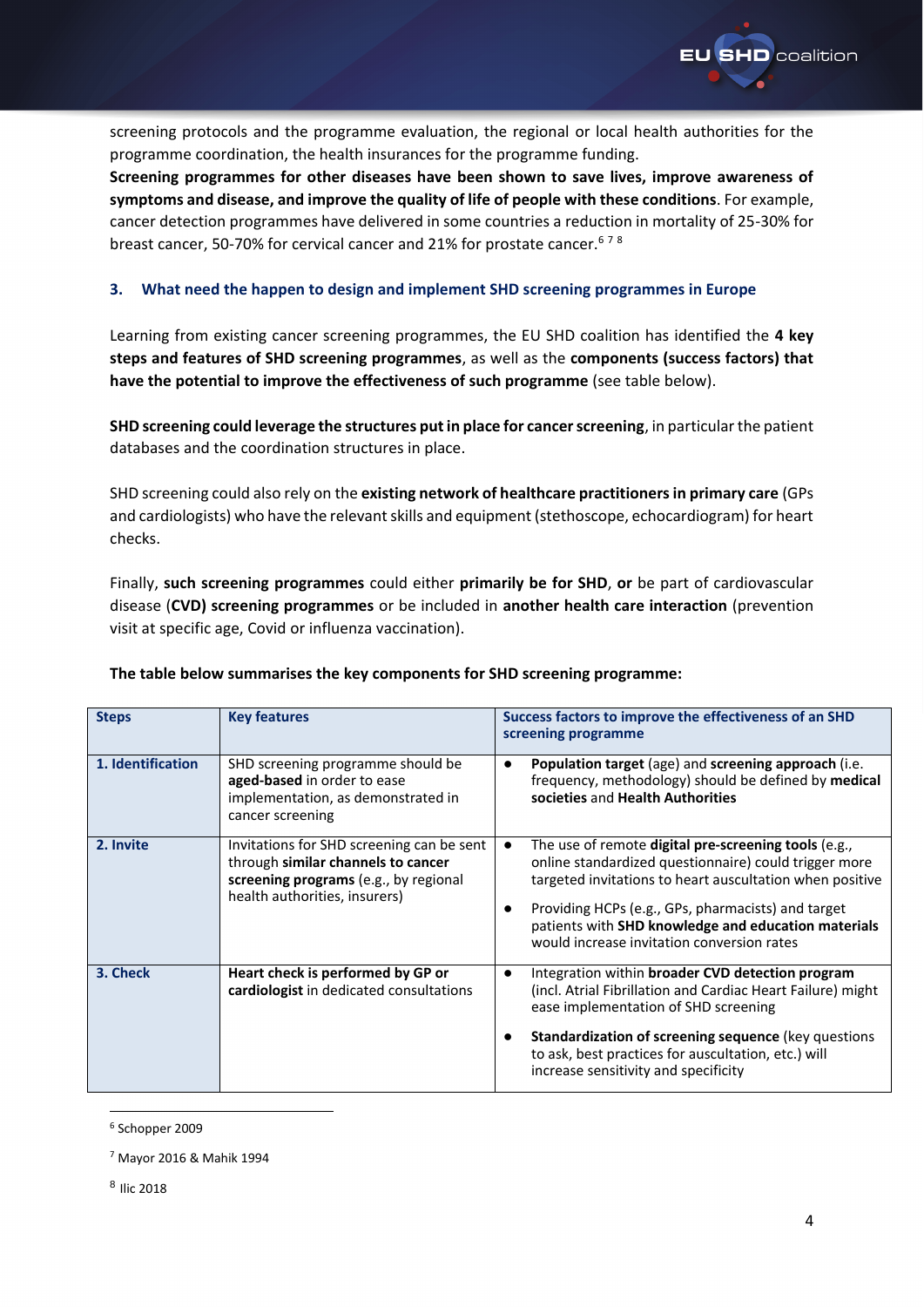

# **4. The EU should lead the development of screening programmes for SHD**

To tackle SHD, there needs to be action across the EU and within specific countries. No EU country has yet introduced a programme for early detection of SHD.

- The EU should develop an **EU wide target** for early detection of CVD including SHD, similar to cancer screening targets.<sup>9</sup> **No EU citizen should be left behind because of lack of access to a heart check**.
- EU policy such as the Healthier Together EU NCD Initiative and funding instruments such as the EU4Health 2022 EU Joint Action on CVD - should facilitate and invest in more systematic screening of CVDs and SHDs through:
	- ⮚ **Improving health literacy** of older citizens aimed at increasing awareness on SHDs, symptoms, and the importance of early detection
	- ⮚ **Development of guidelines on early detection,** including a consensus on age range
	- ⮚ **Training and education** of healthcare professionals in primary care to ensure that checking for SHD is a priority
	- ⮚ **Testing new innovative practices** to facilitate early detection such as digital tools for heart checks and echocardiography, or blood markers.

**D** coalition

<sup>9</sup> EU Cancer Plan stipulates that a new EU cancer screening scheme should ensure that 90% of the target population is offered breast, cervical and colorectal cancer screening by 2025[. ec\\_rtd\\_sam-cancer-screening-opinion-executive](https://ec.europa.eu/info/sites/default/files/research_and_innovation/groups/sam/ec_rtd_sam-cancer-screening-opinion-executive-summary.pdf)[summary.pdf \(europa.eu\)](https://ec.europa.eu/info/sites/default/files/research_and_innovation/groups/sam/ec_rtd_sam-cancer-screening-opinion-executive-summary.pdf)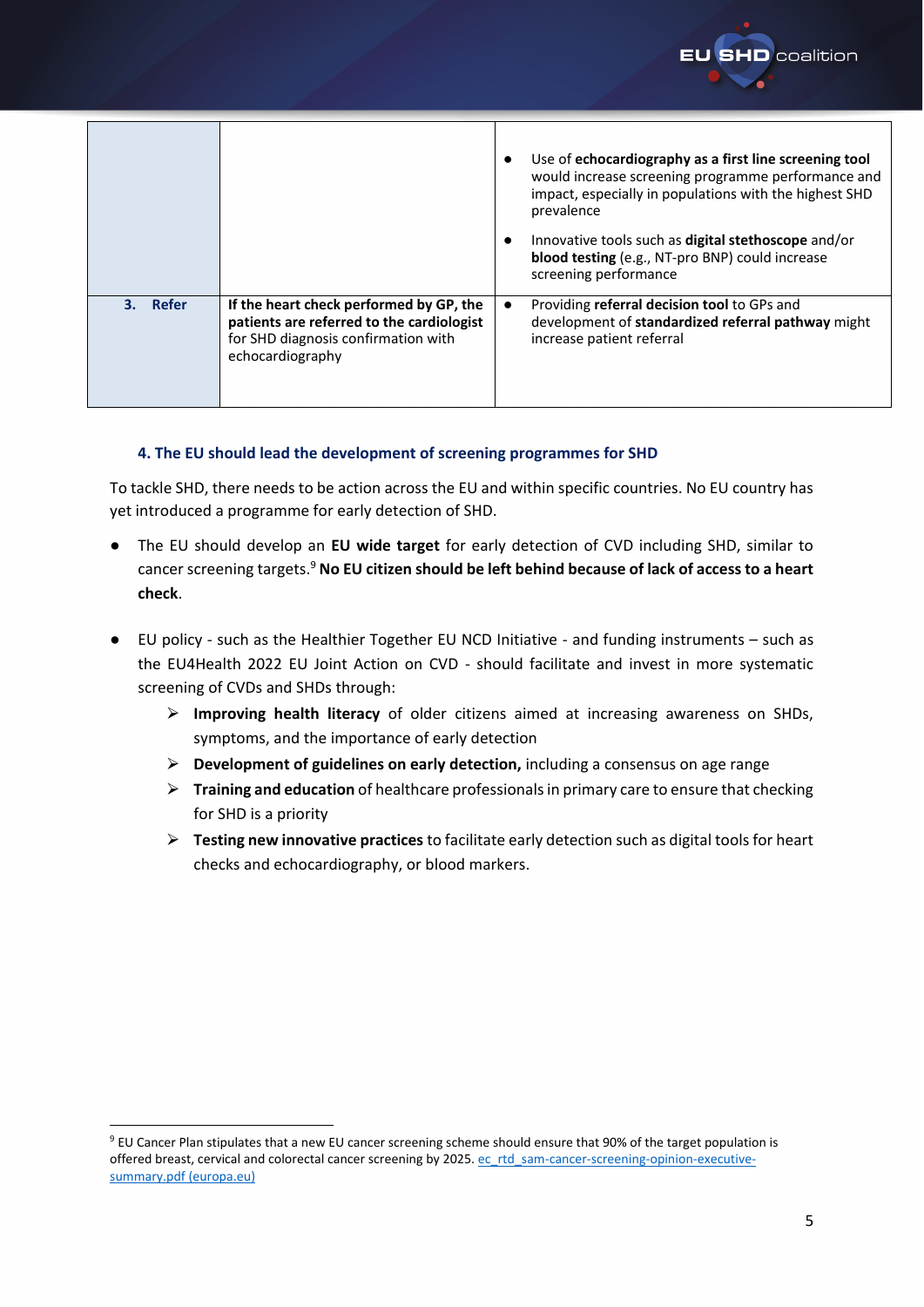

### **APPENDIX**

HOW A STRUCTURAL HEART DISEASE (SHD) SCREENING PROGRAMME COULD BE INTRODUCED IN FRANCE

HOW A STRUCTURAL HEART DISEASE (SHD) SCREENING PROGRAMME COULD BE INTRODUCED IN GERMANY

HOW A STRUCTURAL HEART DISEASE (SHD) SCREENING PROGRAMME COULD BE INTRODUCED IN ITALY

HOW A STRUCTURAL HEART DISEASE (SHD) SCREENING PROGRAMME COULD BE INTRODUCED IN SPAIN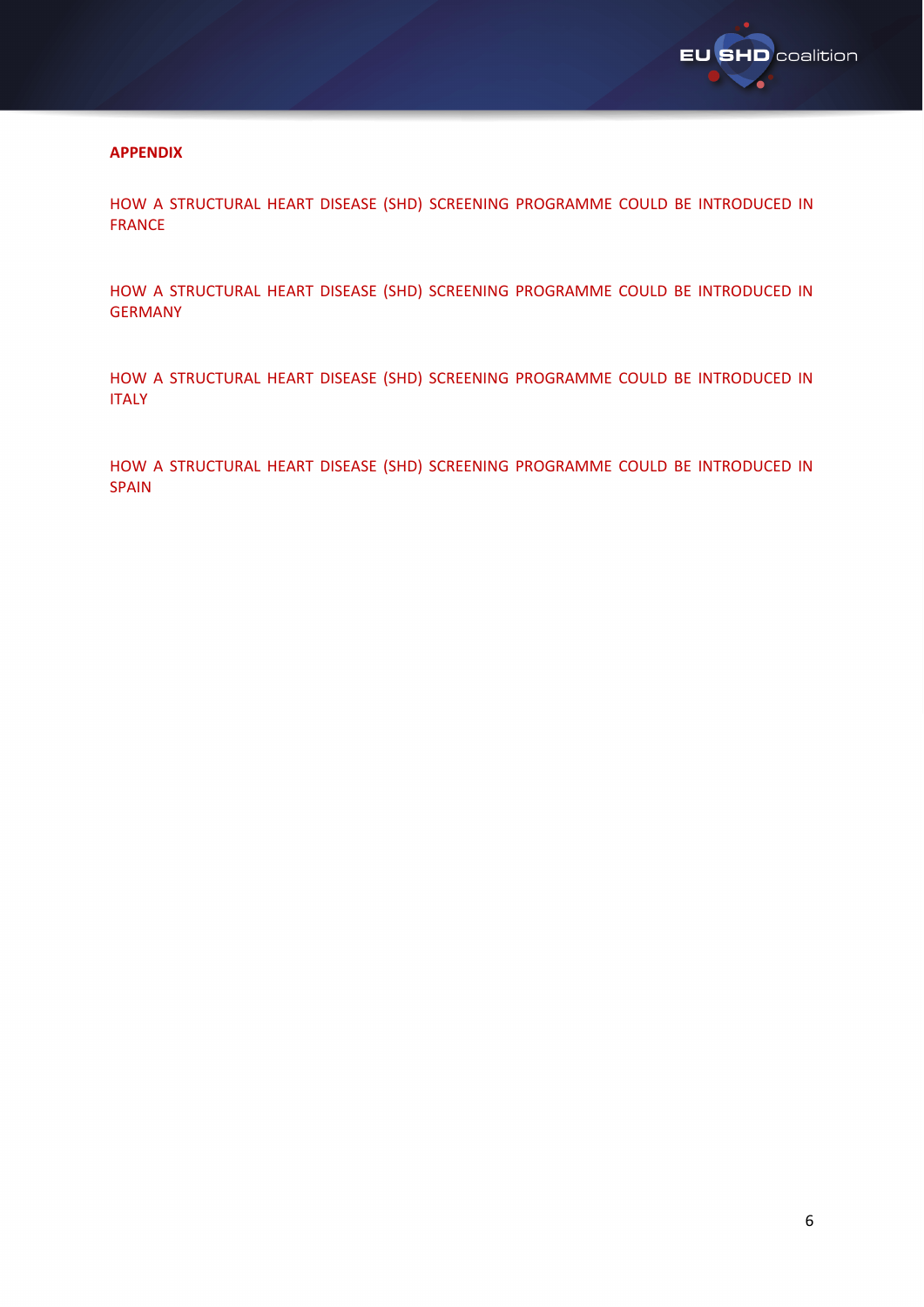

## **HOW A STRUCTURAL HEART DISEASE (SHD) SCREENING PROGRAMME COULD BE INTRODUCED IN FRANCE**

Systematic screening programmes exist for breast, cervical and colorectal cancer in France.<sup>10</sup> There are currently initiatives for screening for other cancers, such as lung and skin cancer<sup>11 12</sup>, as well as cardiovascular Disease (CVD) or age-related diseases, such as atrial fibrillation and osteoporosis.<sup>13 14</sup>

Considering how the screening programmes operate in France, the EU SHD coalition has identified how an SHD screening programme could be integrated into the French healthcare system.

#### **Key pillars for SHD detection in France**

The main principle for SHD screening could be based on the invitation of elderly people by the National Health Insurance to benefit of a heart check by the General Practitioner (auscultation).

If SHD is suspected (including if a heart murmur is picked up), the patient should be referred to a general cardiologist for further investigation using echocardiography.

As a complement to the screening approach, pharmacists could play a key role in raising awareness and run pre-screening with questionnaires for people after 65 years', and for non-adherent individuals targeted by the screening programme.

#### **Building blocks to make SHD screening programme happen in France:**

- ➢ **Consensus** is needed on the target population criteria (including age) for those people who should be screened for SHD.
- ➢ **Awareness raising** among this group and GPs should be carried out to improve adherence to screening.
- ➢ The National Health Insurance should **identify** the individuals who fit the SHD screening criteria and should **issue invitations** instructing them to visit their GP for a heart check.
- ➢ The National Health Insurance will also need to **issue reminders** and **re-invitations** to those individuals who do not attend screening.

#### **To set up a SHD screening programme for success, following elements should be considered:**

- A first step towards improving SHD screening would therefore be to **integrate SHD screening into larger programs of cardiovascular disease screening**, along with the detection of diseases such as heart failure or atrial fibrillation, simply by adding the heart check to the routine in a synergistic approach to screening,
- To account for the increasing duties and responsibilities of GPs, the role of **pharmacists** should be leveraged as a complementary yet critical building block for SHD screening.

<sup>&</sup>lt;sup>10</sup> Arrêté du 29 septembre 2006 relatif aux programmes de dépistage des cancers, NCI, updated as of 2022

<sup>11</sup> Dépistage du cancer du poumon : la HAS recommande l'engagement d'un programme pilote, HAS 2022

<sup>12</sup> Lamort-Bouché 2020

<sup>&</sup>lt;sup>13</sup> Chevreul 2014

<sup>14</sup> Roux 2021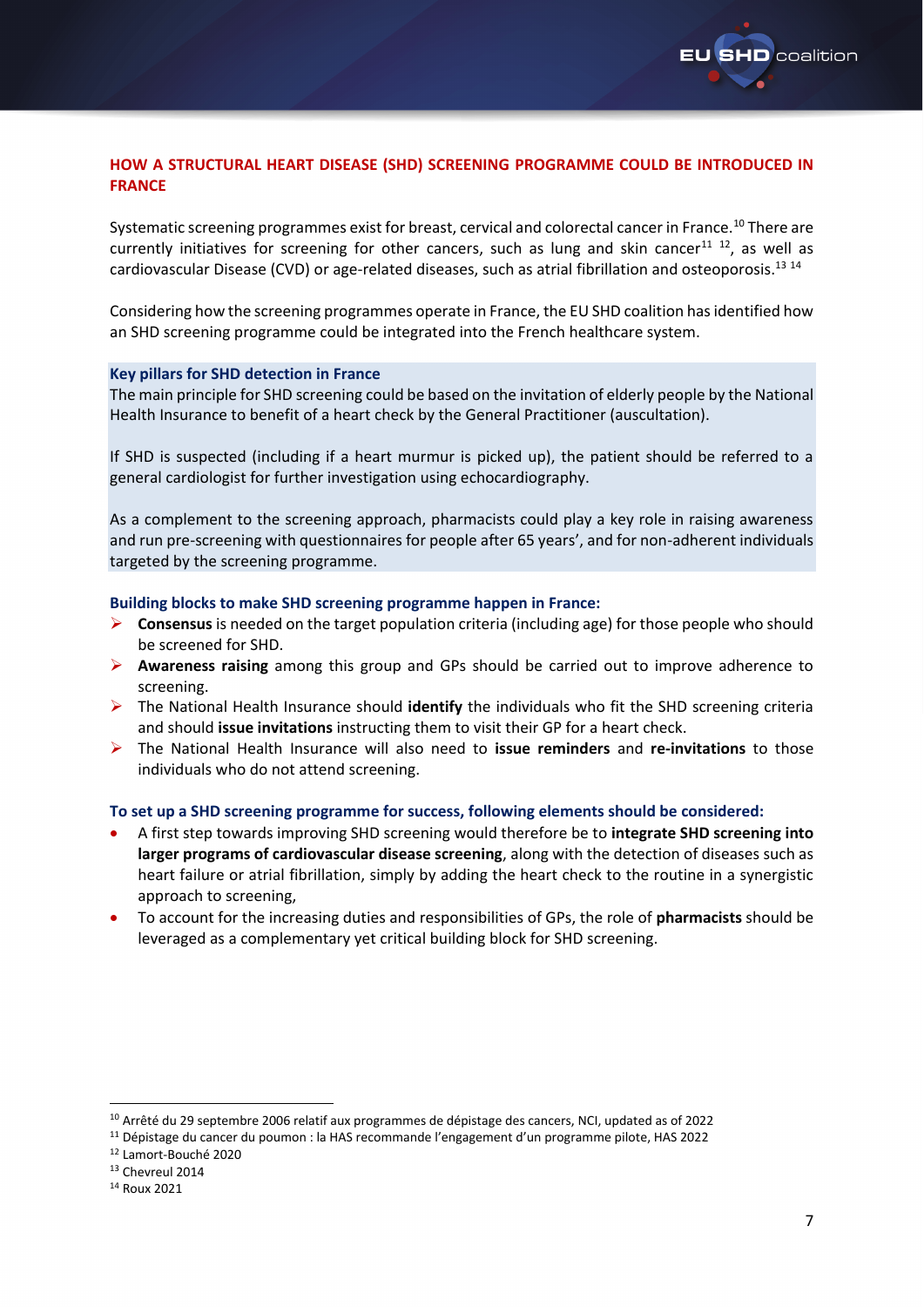

# **HOW A STRUCTURAL HEART DISEASE (SHD) SCREENING PROGRAMME COULD BE INTRODUCED IN GERMANY**

In Germany, systematic screening programmes exist for breast, cervical and colorectal cancer.<sup>15 16 17</sup> Opportunistic screening initiatives or pilots exist for some other cancers such as skin cancer, as well as other disease such as abdominal aortic aneurysm, atrial fibrillation, or osteoporosis. <sup>18</sup> <sup>19</sup> <sup>20</sup>

Considering how such screening programmes operate in Germany, the EU SHD coalition has identified how an SHD screening programme could be integrated into the German healthcare system.

#### **Key pillars for SHD detection in Germany**

Sickness funds would send an invitation to the targeted population in the peak prevalence age group. The invitation would be for a once-in-a-lifetime heart check by a GP. Echocardiography could also be considered as a  $1<sup>st</sup>$  line screening.

If SHD is suspected by the General Practitioner (including if a heart murmur is picked up), the patient should be invited for further examination by a general cardiology.

As a complement, for people above 65 years, sickness funds could consider sending an invite to fill a standardized questionnaire every 2 years until the defined peak prevalence age, in order to help identify SHD potential symptoms and trigger consultation for heart check.

### **Building blocks to make SHD screening programme happen in Germany**

- $\triangleright$  Consensus will need to be reached on the target population criteria for those people who should be screened for SHD (peak prevalence age group).
- $\triangleright$  Sickness Funds should identify the individuals who fit the SHD screening criteria based on their member database and should issue invitations instructing them to visit their GP for a heart check via their dedicated websites or mail.
- ➢ Sickness Funds will also need to issue reminders and re-invitations to those individuals who do not attend screening.
- $\triangleright$  Awareness raising should be carried out so the need for screening is understood.

### **To set up a SHD screening programme for success, following elements should be considered:**

- As regular auscultation and echocardiography for all 65+ individuals would be highly resource intensive and waiting lists for echocardiography are typically long, the SHD screening programme should leverage sensitive and specific enough screening tools. The utilisation of innovative tools, such as biomarkers (NT-proNBP), could be evaluated in this objective.
- Effective auscultation requires a trained ear; Less experiences GPs should be offered relevant training.

<sup>15</sup> German Breast cancer screening program 2022

<sup>&</sup>lt;sup>16</sup> new cervical cancer screening policy in Germany, Value in Health 2019

<sup>17</sup> Heisser 2020

<sup>&</sup>lt;sup>18</sup> Ultrasound screening for abdominal aortic aneurysms: advantages for men, but not for women, IQWIG 2015;

<sup>19</sup> Schnabel 2012

<sup>20</sup> Valentinitsch 2019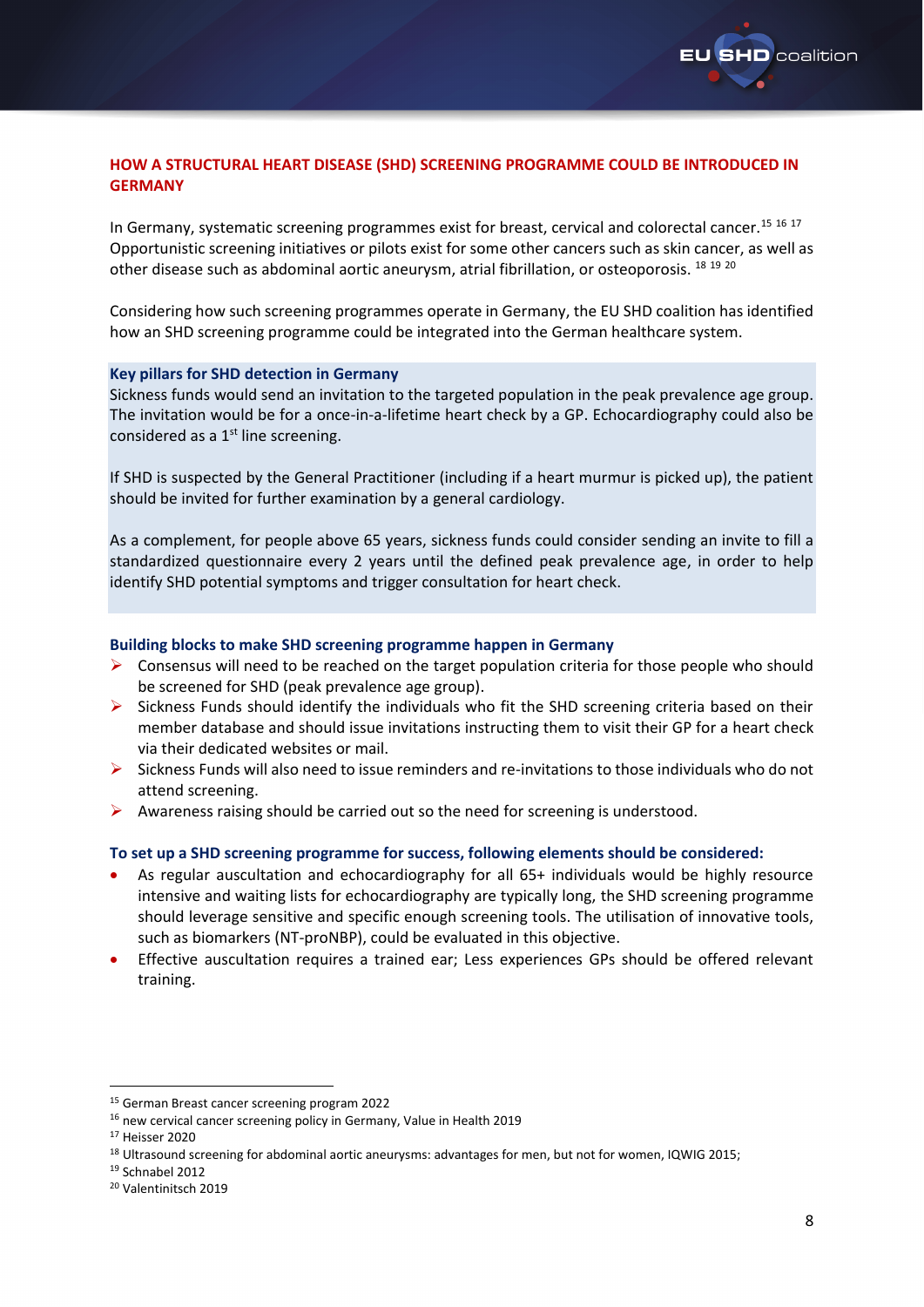

# **HOW A STRUCTURAL HEART DISEASE (SHD) SCREENING PROGRAMME COULD BE INTRODUCED IN ITALY**

In Italy, systematic screening programmes exist for breast<sup>21</sup>, cervical<sup>22</sup> and colorectal<sup>23</sup> cancer. Opportunistic programmes or screening initiatives exist for other diseases, such as lung cancer, atrial fibrillation, and Hypercholesterolemia.

Taking into account how these detection programmes operate in Italy, the EU SHD coalition has identified how an SHD detection programme could be integrated into the Italian healthcare system.

#### **Key pillars for SHD detection in Italy**

The heart check should be carried out by the general practitioner (GP) in a general consultation. In addition, the local health authorities should invite elderly patients for a physical examination and echocardiography by a cardiologist every 5 years.

If the check is undertaken by a GP and SHD is suspected due a detected heart murmur, the patient should be referred to a cardiologist.

To optimise the examination by cardiologists, utilisation of screening planning and urgent referrals can shorten waiting times and optimise cardiology referrals.

#### **Building blocks to make SHD screening programme happen in Italy:**

- $\triangleright$  Firstly, consensus will need to be reached on the target population criteria for those people who should be screened for SHD. This should be based on age and should be decided by medical societies, the public health experts and ultimately the Regions. Awareness raising should be carried out so the need for screening is understood.
- ➢ Local Health Authorities (ASL) should identify the individuals who fit the SHD screening criteria based on population registries and should issue invitations via letter informing them about the screening and highlighting that it is free of charge. Invitations can be combined with other existing invitations.
- $\triangleright$  At the level of the general practitioner, heart checks could be widened to consider broader cardiovascular disease conditions and not only SHD. GPs should be encouraged to use digital stethoscopes.
- $\triangleright$  The screening should be complemented by the utilisation of questionnaires by GPs whenever a person at risks visits them.
- ➢ Local Health Authorities could also organise outpatient clinics to detect CVD.

#### **To set up a SHD screening programme for success, following elements should be considered:**

- Echocardiography is a resource-intensive screening and waiting time is important. Yet within a systematic detection this can be alleviated via scheduling in advance.
- Adoption of screening is a bottom-up process: a local pilot would contribute to test and build-up the detection program for further adoption at national level.

<sup>21</sup> Pelullo 2021

<sup>22</sup> Cappelli 2018

<sup>23</sup> Rossi 2015